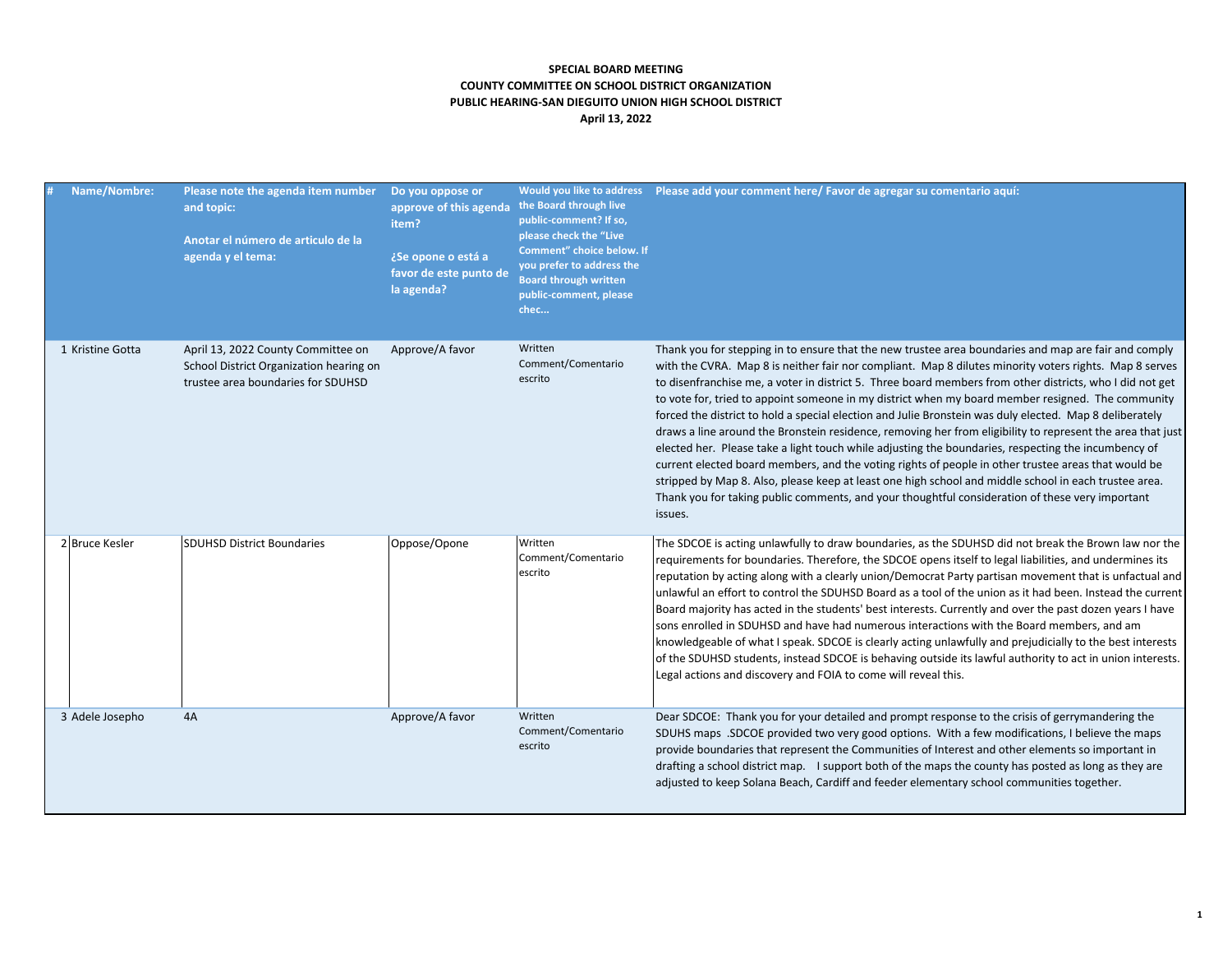## **SPECIAL BOARD MEETING COUNTY COMMITTEE ON SCHOOL DISTRICT ORGANIZATION PUBLIC HEARING-SAN DIEGUITO UNION HIGH SCHOOL DISTRICT April 13, 2022**

| Name/Nombre:       | Please note the agenda item number<br>and topic:<br>Anotar el número de articulo de la<br>agenda y el tema:                                                                                                                                                                             | Do you oppose or<br>approve of this agenda<br>item?<br>¿Se opone o está a<br>favor de este punto de<br>la agenda? | the Board through live<br>public-comment? If so,<br>please check the "Live<br>Comment" choice below. If<br>you prefer to address the<br><b>Board through written</b><br>public-comment, please<br>chec | Would you like to address    Please add your comment here/ Favor de agregar su comentario aquí:                                                                                                                                                                                                                                                                                                                                                                               |
|--------------------|-----------------------------------------------------------------------------------------------------------------------------------------------------------------------------------------------------------------------------------------------------------------------------------------|-------------------------------------------------------------------------------------------------------------------|--------------------------------------------------------------------------------------------------------------------------------------------------------------------------------------------------------|-------------------------------------------------------------------------------------------------------------------------------------------------------------------------------------------------------------------------------------------------------------------------------------------------------------------------------------------------------------------------------------------------------------------------------------------------------------------------------|
| 4 Deanna Rich      | Special meeting. San Dieguito Union<br>High School District Voting Districts.                                                                                                                                                                                                           | Approve/A favor                                                                                                   | Written<br>Comment/Comentario<br>escrito                                                                                                                                                               | I support Map B and oppose Map A. Map A splits 92014 with Del Mar in Area 3 and the San Diego<br>portion west of the freeway into Area 4. Both areas attend the same two elementary schools, Del Mar<br>Hills and Del Mar heights. With more growing families in Del Mar Heights, it is important to keep Del<br>Mar Heights in Area 3 with the City of Del Mar. Map B keeps 92014 together as an area of common<br>interest generating support for the San Dieguito Schools. |
| 5 Johanna Wagstaff | <b>CHANGES PROPOSED FOR SAN</b><br>DIEGUITO UNION HIGH SCHOOL<br>DISTRICT TRUSTEE AREA BOUNDARIES                                                                                                                                                                                       | Approve/A favor                                                                                                   | Written<br>Comment/Comentario<br>escrito                                                                                                                                                               | Thank you for taking on the maps for SDUHSD. Reviewing the 3 proposed maps, I really believe CC-C<br>addresses many of the concerns in the community related to the flawed map approved by our current<br>board.                                                                                                                                                                                                                                                              |
| 6 Faye Detsky-Weil | 3a PUBLIC HEARING - Proposed<br>Establishment/Rearrangement/Adjustm<br>ent of Trustee Area Boundaries in the<br>San Dieguito Union High School District<br>by the San Diego County Board of<br>Education Acting as the San Diego<br>County Committee on School District<br>Organization | Approve/A favor                                                                                                   | Written<br>Comment/Comentario<br>escrito                                                                                                                                                               | It is important for continuity and long-term friendships to keep the Del Mar Heights community West of<br>1-5 together in the same district. They have attended the same schools in K-6. Therefore, I am in favor of<br>Map B.                                                                                                                                                                                                                                                |
| 7 Faye Detsky-Weil | 3a PUBLIC HEARING - Proposed<br>Establishment/Rearrangement/Adjustm<br>ent of Trustee Area Boundaries in the<br>San Dieguito Union High School District<br>by the San Diego County Board of<br>Education Acting as the San Diego<br>County Committee on School District<br>Organization | Approve/A favor                                                                                                   | Written<br>Comment/Comentario<br>escrito                                                                                                                                                               | I misunderstood the purpose of the meeting. For voting purposes, I still think it is important to keep the<br>community of Del Mar Heights together for consistency in representation. The needs of Del Mar Heights<br>students as a whole would be negatively affected if split between two districts. Therefore, I am in favor<br>of Map B.                                                                                                                                 |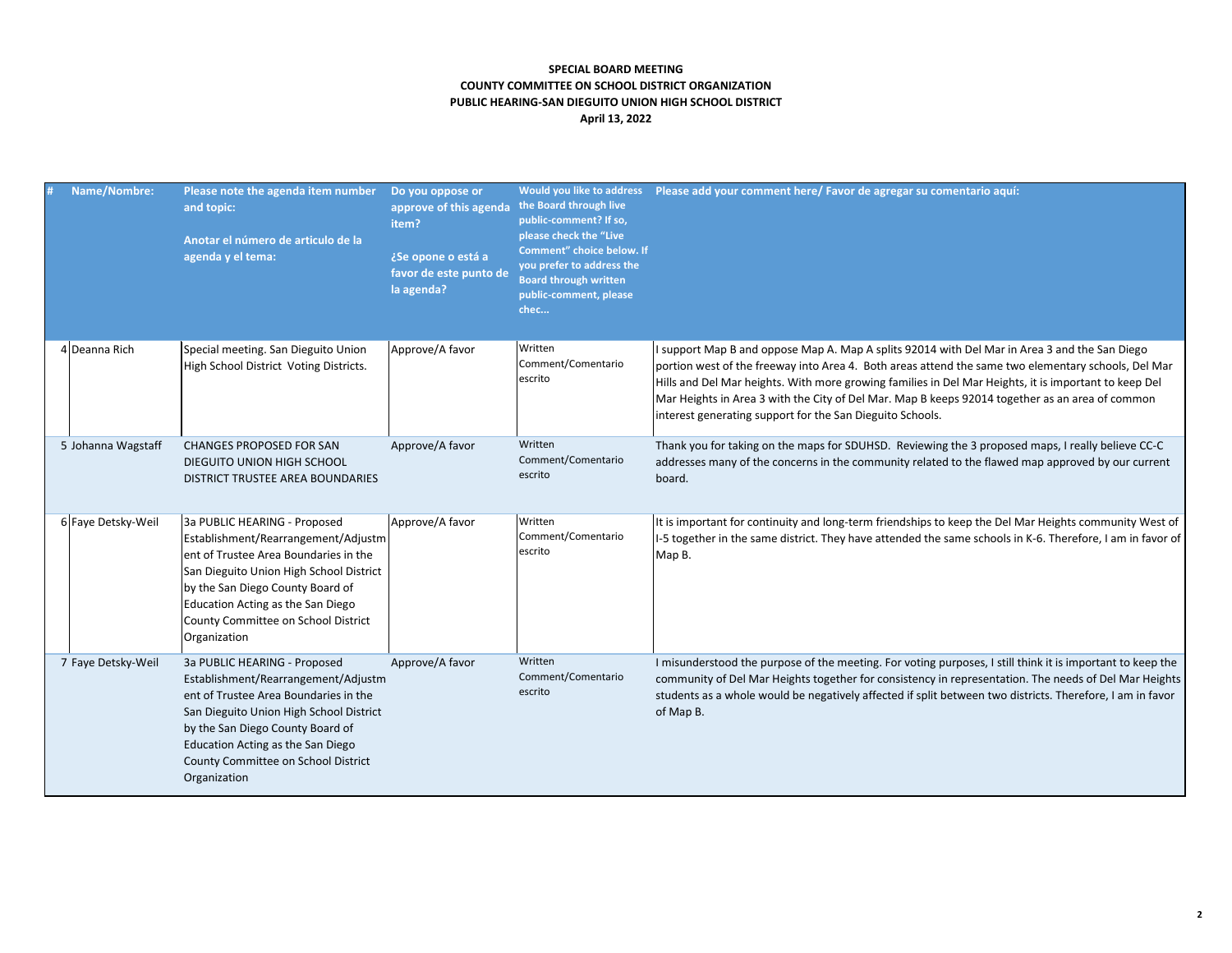## **SPECIAL BOARD MEETING COUNTY COMMITTEE ON SCHOOL DISTRICT ORGANIZATION PUBLIC HEARING-SAN DIEGUITO UNION HIGH SCHOOL DISTRICT April 13, 2022**

| Name/Nombre:    | Please note the agenda item number<br>and topic:<br>Anotar el número de articulo de la<br>agenda y el tema: | Do you oppose or<br>approve of this agenda<br>item?<br>¿Se opone o está a<br>favor de este punto de<br>la agenda? | Would you like to address<br>the Board through live<br>public-comment? If so,<br>please check the "Live<br>Comment" choice below. If<br>you prefer to address the<br><b>Board through written</b><br>public-comment, please<br>chec | Please add your comment here/ Favor de agregar su comentario aquí:                                                                                                                                                                                                                                                                                                                                                                                                                                                                                                                                                                                                                                                                                                                                                                                                                                                                                                                                                                                                                                                                                                                                                                                                                                                                                                                                                                                                                                                                                                                                                                                                                                                                                                                                                                                                                                                 |
|-----------------|-------------------------------------------------------------------------------------------------------------|-------------------------------------------------------------------------------------------------------------------|-------------------------------------------------------------------------------------------------------------------------------------------------------------------------------------------------------------------------------------|--------------------------------------------------------------------------------------------------------------------------------------------------------------------------------------------------------------------------------------------------------------------------------------------------------------------------------------------------------------------------------------------------------------------------------------------------------------------------------------------------------------------------------------------------------------------------------------------------------------------------------------------------------------------------------------------------------------------------------------------------------------------------------------------------------------------------------------------------------------------------------------------------------------------------------------------------------------------------------------------------------------------------------------------------------------------------------------------------------------------------------------------------------------------------------------------------------------------------------------------------------------------------------------------------------------------------------------------------------------------------------------------------------------------------------------------------------------------------------------------------------------------------------------------------------------------------------------------------------------------------------------------------------------------------------------------------------------------------------------------------------------------------------------------------------------------------------------------------------------------------------------------------------------------|
| 8 Kelly Harless | 3A - Public Hearing                                                                                         | Approve/A favor                                                                                                   | Written<br>Comment/Comentario<br>escrito                                                                                                                                                                                            | I am so appreciative that you have recognized the flaws in the map that SDUHSD submitted to SDCOE. I<br>also am grateful that, at long last, the public is being heard when it comes to a balanced map that<br>considers Communities of Interest and the need for balanced representation. All three maps you have<br>posted are very good options. Since the goal of this process is to draft the best map possible, I would<br>like to suggest a few adjustments that might bring the best elements of Maps A, B and C together in a<br>single map. Area 1: Please make sure that Cardiff remains intact. Map C does this nicely although, as<br>noted below, I believe that SDA should be moved back into Area 1. Area 3: Maps A and B place the<br>southeast quadrant of Solana Beach in Area 4, rather than in Area 3. Ideally, Via De La Valle should be<br>used as the boundary south of Solana Beach just east of I-5, as shown in Map C. This will then capture<br>that southeast corner of Solana Beach back into Area 3 where it belongs. I also appreciate your efforts<br>to include a high school (SDA) in Area 3, as reflected in Map C. However, after speaking with members<br>of the LatinX community near SDA and in my own community of Solana Beach, we agree that it is more<br>important to allow the strong Latinx community around SDA to remain intact with their Ocean Knoll<br>Elementary and Area 1 neighbors, versus carving out SDA to give Area 3 a high school. The majority of<br>Latinx students in Solana Beach attend Torrey Pines High School, and other Solana Beach youth attend<br>SDA, Torrey Pines and CCA. Therefore, the boundary line between Areas 1 and 3 along Santa Fe Road as<br>drawn in Map A and Map B is acceptable. Finally, if at all possible, please keep the Del Mar area west of<br>I-5 intact, if at all possible, as reflected in Map B. Thank you! |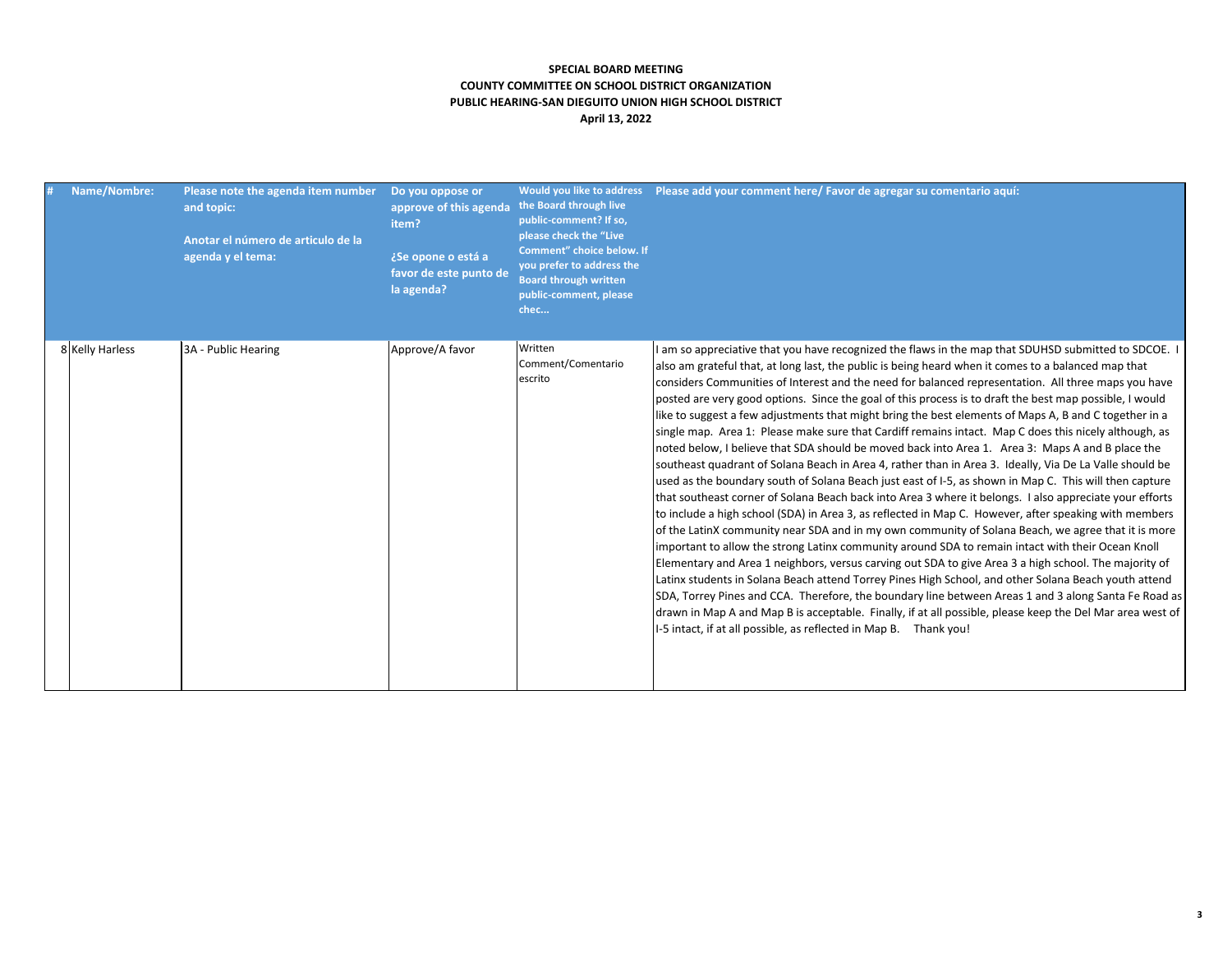# **SAN DIEGO COUNTY OFFICE OF EDUCATION COUNTY COMMITTEE ON SCHOOL DISTRICT ORGANIZATION PUBLIC HEARING-SAN DIEGUITO UNION HIGH SCHOOL DISTRICT April 13, 2022**

| Name/Nombre:      | Please note the agenda item<br>number and topic:<br>Anotar el número de articulo de la<br>agenda y el tema: | Do you oppose or<br>approve of this agenda<br>item?<br>¿Se opone o está a favor<br>de este punto de la<br>agenda? | Board through live public-<br>comment? If so, please check the<br>"Live Comment" choice below. If<br>you prefer to address the Board<br>through written public-<br>comment, please chec | Would you like to address the Please add your comment here/ Favor de agregar su comentario aquí:                                                                                                                                                                                                                                                                                                                                                                                                                                                                                                                                                                                                                                                                                                                                                                                                                                                                                                                                                                                                                                                                                                                                                                                                                                                                                               |
|-------------------|-------------------------------------------------------------------------------------------------------------|-------------------------------------------------------------------------------------------------------------------|-----------------------------------------------------------------------------------------------------------------------------------------------------------------------------------------|------------------------------------------------------------------------------------------------------------------------------------------------------------------------------------------------------------------------------------------------------------------------------------------------------------------------------------------------------------------------------------------------------------------------------------------------------------------------------------------------------------------------------------------------------------------------------------------------------------------------------------------------------------------------------------------------------------------------------------------------------------------------------------------------------------------------------------------------------------------------------------------------------------------------------------------------------------------------------------------------------------------------------------------------------------------------------------------------------------------------------------------------------------------------------------------------------------------------------------------------------------------------------------------------------------------------------------------------------------------------------------------------|
| 9 Bob Ayers       | Agenda Item 3. Tonight's<br>meeting County Committee<br>on School District<br><b>Reorganization SDUHDS</b>  | Approve/A favor                                                                                                   | Written<br>Comment/Comentario<br>escrito                                                                                                                                                | Thank you again for forming this Committee to complete the re-districting process in the San Dieguito Union<br>High School District. I attended, but did not speak, at your first meeting in Encinitas. Your presence there was<br>welcome and powerful. I think even the SDUHSD Trustees would agree that did a very poor job in the<br>process of adopting Map 8. There was not enough public testimony and the Trustees did not offer enough<br>explanation for its benefits. They did not give enough explanation for the pros and cons of other proposed<br>Maps. Certainly, the Trustees were already coming to the process with a high of distrust because of prior<br>actions and behavior. It is hard for anyone on a School Board after all of the politics and pandemic. Please<br>remember that you are coming to this process with a level of distrust. Trustees that voted for Map 8 are<br>elected officials. They are trusted and popular with many residents in this District. If you proceed to reject<br>Map 8 and adopt another, I ask that you take the time to explain you reasoning. Please do not create a new<br>problem by letting the pendulum swing too fast and too far in a different direction. We all need to SEE an<br>objective process and get a detailed explanation of why your Map complies with the law and with good<br>common sense. Thank you again. |
| 10 Teresa Dezazzo | 3A - Special Board Meeting -<br>County Committee on School<br><b>District Organization</b>                  | Approve/A favor                                                                                                   | Written<br>Comment/Comentario<br>escrito                                                                                                                                                | Thank you for your work on SDCOE Plans CC-A and CC-B. Both are acceptable (unlike SDUHSD Scenario 8<br>map). As possible, please direct the demographer to harmonize the maps using these points. (1) Keep<br>Encinitas USD intact as per the EUSD boundary map. (2) Keep Cardiff Elementary SD intact as per the CSD<br>boundary map. (3) Keep Rancho Santa Fe School District intact as much as possible as per the RSFSD<br>boundary map. (4) Keep Solana Beach SD intact as much as possible as per the SBSD boundary map. (5) Keep<br>the Del Mar Union SD intact as much as possible as per the DMUSD boundary map. (6) Keep the Cities of<br>Solana Beach & Del Mar intact as per the City Council or City Limits maps. (7) Keep Pacific Highlands Ranch in<br>Carmel Valley as intact as possible, as already drawn for Area 5 in both proposed maps. (8) Keep Torrey Hills<br>and Carmel Country Highlands in Carmel Valley south of the 56 intact, as already drawn for Area 5 in both<br>proposed maps (using I-5 as the best western boundary for this area). Thank you for your hard work and<br>consideration.                                                                                                                                                                                                                                                                   |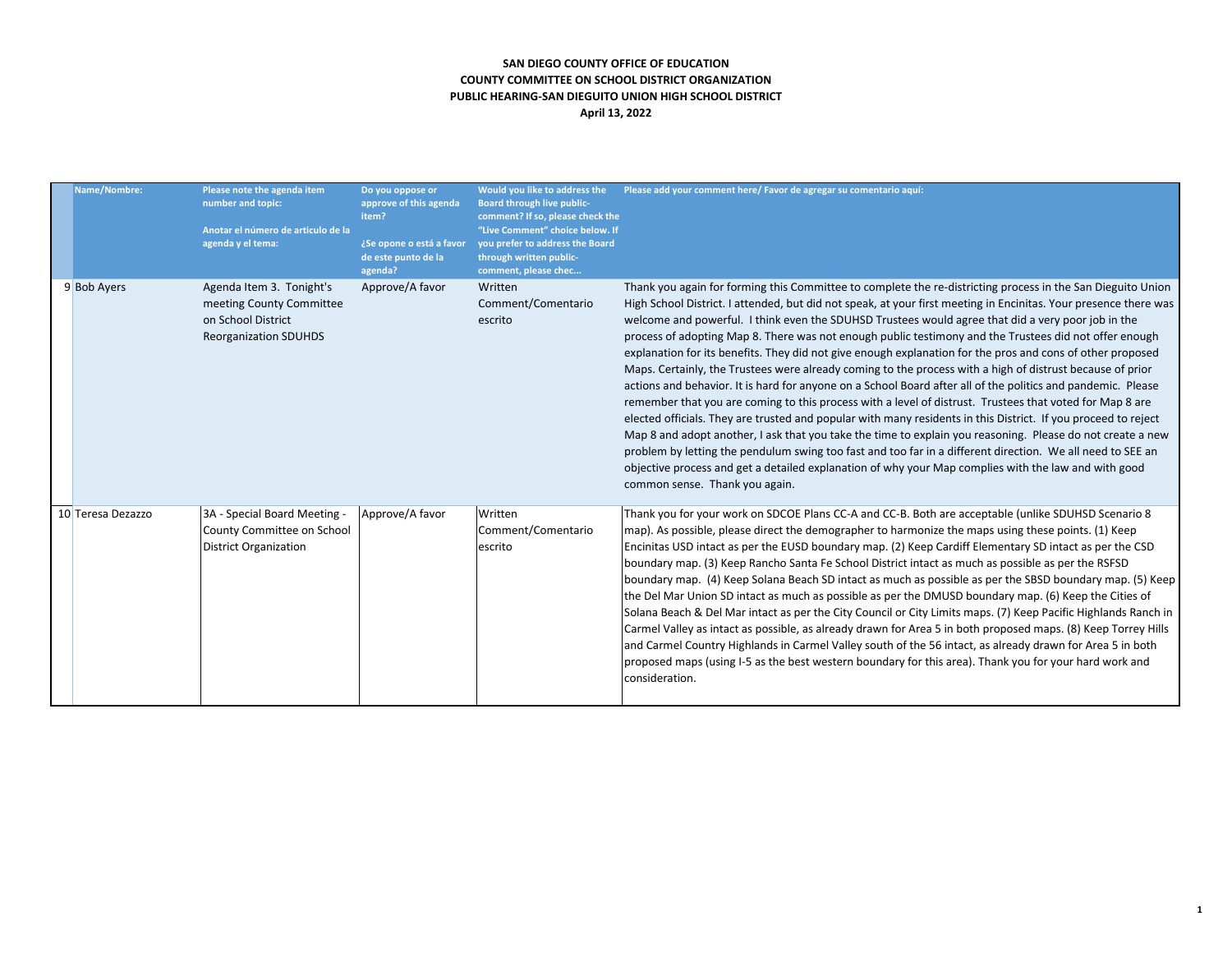# **SAN DIEGO COUNTY OFFICE OF EDUCATION COUNTY COMMITTEE ON SCHOOL DISTRICT ORGANIZATION PUBLIC HEARING-SAN DIEGUITO UNION HIGH SCHOOL DISTRICT April 13, 2022**

| Name/Nombre:     | Please note the agenda item<br>number and topic:<br>Anotar el número de articulo de la<br>agenda y el tema:                                                                                                                                                                       | Do you oppose or<br>approve of this agenda<br>item?<br>¿Se opone o está a favor<br>de este punto de la<br>agenda? | Would you like to address the<br><b>Board through live public-</b><br>comment? If so, please check the<br>"Live Comment" choice below. If<br>you prefer to address the Board<br>through written public-<br>comment, please chec | Please add your comment here/ Favor de agregar su comentario aquí:                                                                                                                                                                                                                                                                                                                                                                                                                                                                                                                                                                                                                                                                                                                                                                                                                                                                                                                                                                                                                                                                                                                                                                                                                                                                                                                                                                                                                                                                                        |
|------------------|-----------------------------------------------------------------------------------------------------------------------------------------------------------------------------------------------------------------------------------------------------------------------------------|-------------------------------------------------------------------------------------------------------------------|---------------------------------------------------------------------------------------------------------------------------------------------------------------------------------------------------------------------------------|-----------------------------------------------------------------------------------------------------------------------------------------------------------------------------------------------------------------------------------------------------------------------------------------------------------------------------------------------------------------------------------------------------------------------------------------------------------------------------------------------------------------------------------------------------------------------------------------------------------------------------------------------------------------------------------------------------------------------------------------------------------------------------------------------------------------------------------------------------------------------------------------------------------------------------------------------------------------------------------------------------------------------------------------------------------------------------------------------------------------------------------------------------------------------------------------------------------------------------------------------------------------------------------------------------------------------------------------------------------------------------------------------------------------------------------------------------------------------------------------------------------------------------------------------------------|
| 11 Kathie Flynn  | 3A                                                                                                                                                                                                                                                                                | Approve/A favor                                                                                                   | Written<br>Comment/Comentario<br>escrito                                                                                                                                                                                        | Thank you so much for accepting this arduous task of rebalancing the SDUHSD redistricting maps. Those of us<br>who have been involved in seeking an equitable map certainly understand the difficulty of this process. I<br>appreciate you were able to listen to community input and you have accepted the challenge of creating a<br>map with balanced representation. There is no perfect map. That said, it appears that your maps may be<br>able to be "fine tuned" to create a fair map. My focus is for Area 3. Please draw the northern boundary line of<br>Area 3 to follow the established boundary lines between CSD, EUSD, and RSFSD to keep these elementary<br>school feeder communities intact. Please modify the boundary line between Areas 3 and 4 to keep Solana<br>Beach totally included in Area 3. The boundary line east of Solana Beach could follow the boundary between<br>SBSD and RSFSD. For the boundary south of Solana Beach, the Solana Beach City boundaries or Via De La<br>Valle is reasonable. Thank you for listening to communit find the map that is in the best interest of our<br>students and families. Let's work together. Thank you, Kathie Flynn                                                                                                                                                                                                                                                                                                                                                            |
| 12 Martha A King | Proposed<br>establishment/rearrangement<br>/adjustment of trustee area<br>boundaries in the San<br>Dieguito Union High School<br>District by the San Diego<br>County Board of Education,<br>acting as the San Diego<br>County Committee on School<br><b>District Organization</b> | Approve/A favor                                                                                                   | Written<br>Comment/Comentario<br>escrito                                                                                                                                                                                        | Dear SDCOE County Committee on School District Organization, Re: CVRA action - San Dieguito Union High<br>School District – April 13, 2022 Thank you for proposing new voting maps for the San Dieguito Union High<br>School District to replace the gerrymandered Map 8 which was voted in by the majority on the SDUHSD<br>Board of Trustees. County Committee Draft Plan CC-C is a fine map, thank you. • If preserves our community<br>elementary feeder school residential connections with their middle schools and high schools so that an<br>elected representative is responsive to those contiguous communities. • If gently adjusts boundaries by<br>redrawing voting lines as minimally as possible •It preserves communities of diversity •It does not disrespect<br>the recent election of Julie Bronstein in area 5 $\bullet \mathbb{R}$ closely resembles the 2018 Cranberry Map and honors the<br>CVRA and NVRA . It retains our district election cycles . It leaves middle school and high school communities<br>intact •It is a welcome solution to an intentional, rash change of voting areas in the SDUHSD which was<br>designed by the Board majority to disrespect voters and disregard minority trustees of the Board. Thank you<br>for your public hearings, proposed new maps, and transparency. We have been residents in the SDUHSD<br>since 1973, and our children attended Del Mar Heights, Earl Warren, and Torrey Pines. We treasure our<br>public schools. Martha and David King 13903 Boquita Drive Del Mar, CA 92014 |